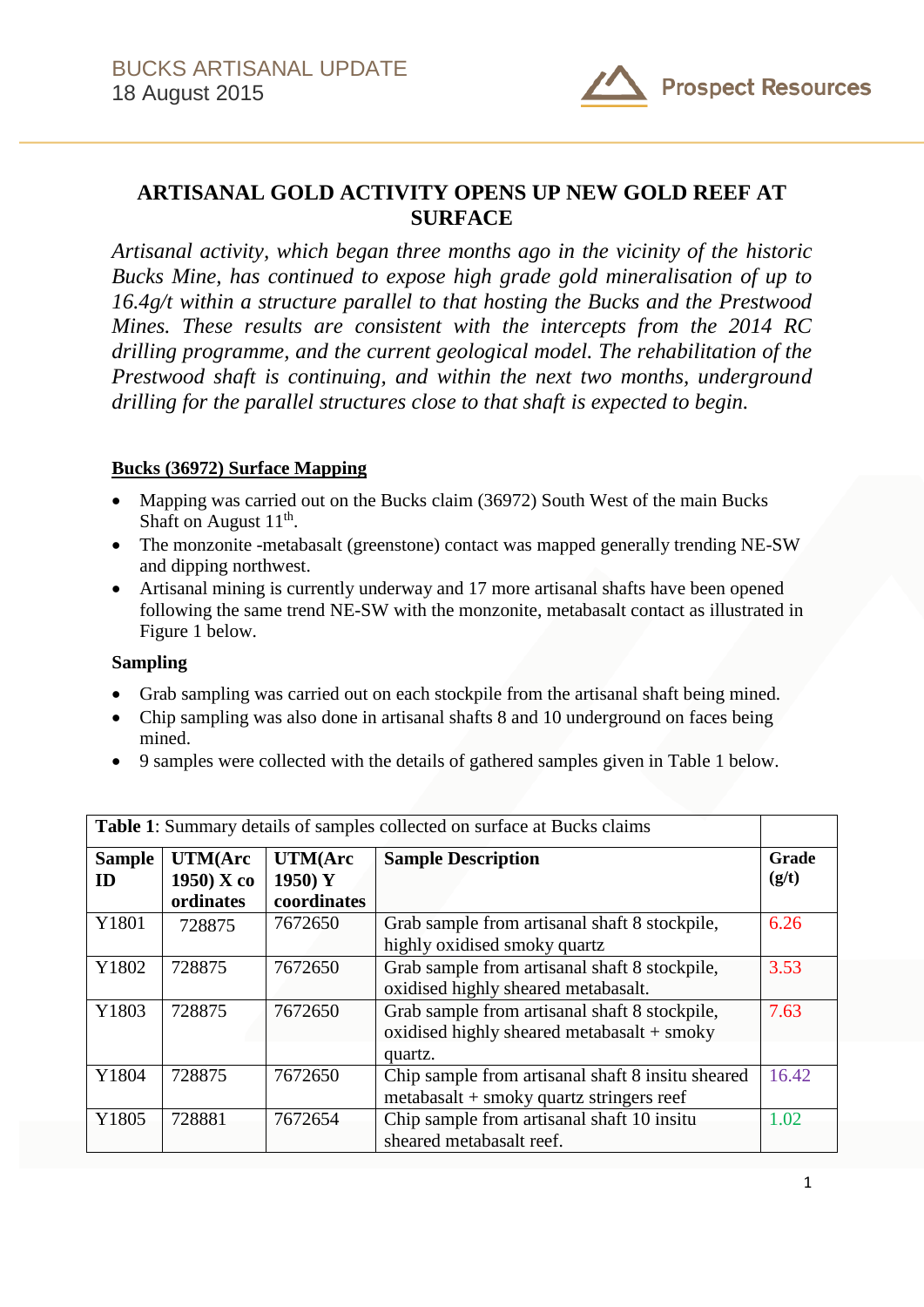

| <b>Table 1:</b> Summary details of samples collected on surface at Bucks claims cont'd |        |         |                                                 |      |  |  |  |
|----------------------------------------------------------------------------------------|--------|---------|-------------------------------------------------|------|--|--|--|
| Y1806                                                                                  | 728881 | 7672654 | Chip sample from artisanal shaft 10 insitu      | 1.30 |  |  |  |
|                                                                                        |        |         | sheared metabasalt reef                         |      |  |  |  |
| Y1807                                                                                  | 728901 | 7672678 | Grab sample from artisanal shaft 20 stockpile,  | 0.47 |  |  |  |
|                                                                                        |        |         | highly sheared, oxidised, weathered metabasalt. |      |  |  |  |
| Y1808                                                                                  | 728903 | 7672684 | Grab sample from artisanal shaft 21 stockpile,  | 0.59 |  |  |  |
|                                                                                        |        |         | highly sheared, oxidised, weathered metabasalt. |      |  |  |  |
| Y1809                                                                                  | 728907 | 7672685 | Grab sample from artisanal shaft 22 stockpile,  | 0.71 |  |  |  |
|                                                                                        |        |         | sheared metabasalt + monzonite.                 |      |  |  |  |



*Figure 1: Showing surface mapping imposed on top of QuickBird satellite imagery*

Structural interpretation from the ground magentics map shows that the area mapped and being currently exploited by artisanal miners falls within the same zone of high magnetic intensity striking NE- SW as illustrated in Figure 2 below.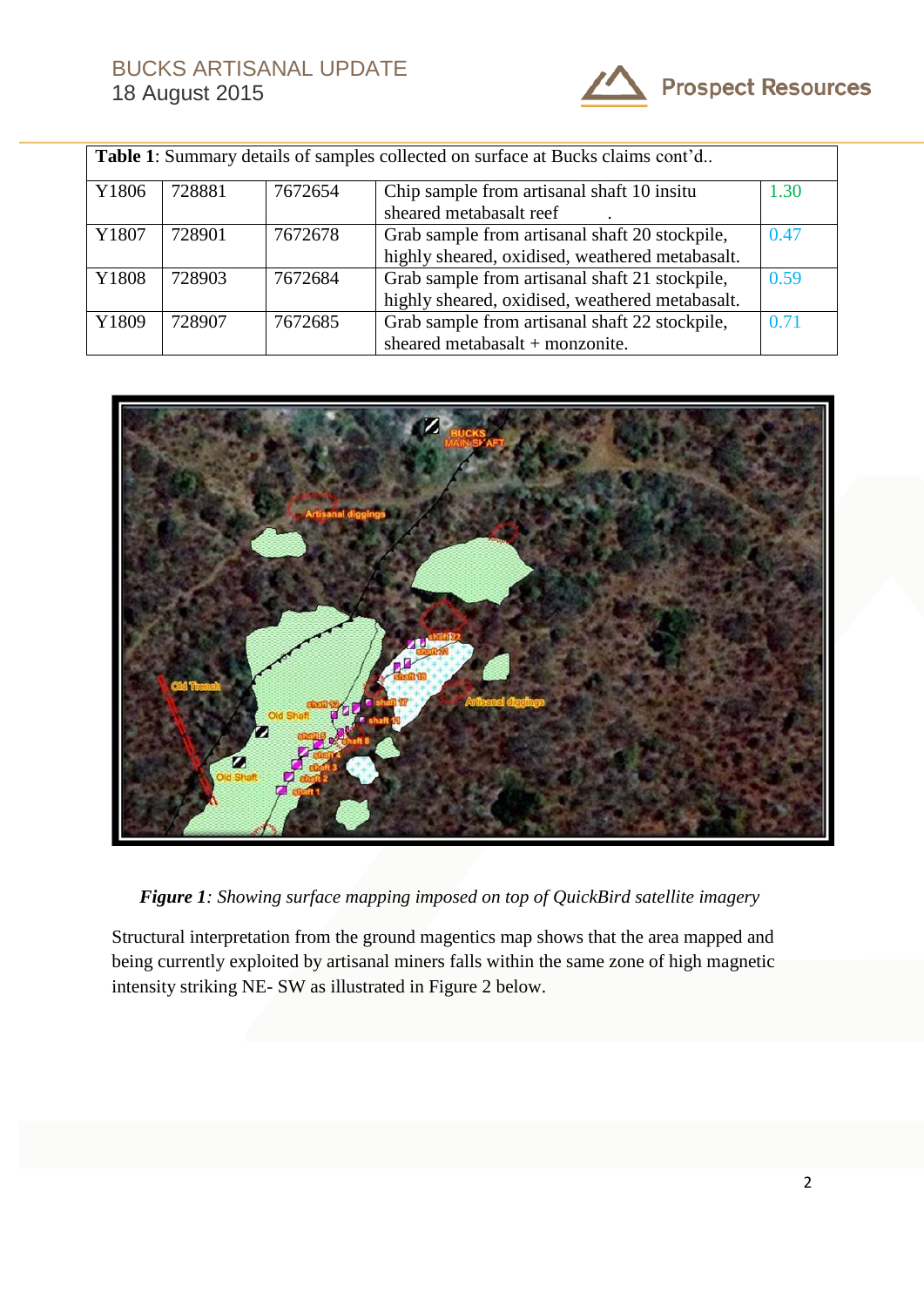# BUCKS ARTISANAL UPDATE 18 August 2015





*Figure 2: Position of the artisanal activity superimposed on image of the total field magnetics (TFM) generated by last year's ground magnetics programme. The dominant SW-NE structural orientation is apparent.*



*Figure 3: Position of the current artisanal activity (yellow star) superimposed on the geological model. The newly active artisanal zone extends for almost 200m along a shear*